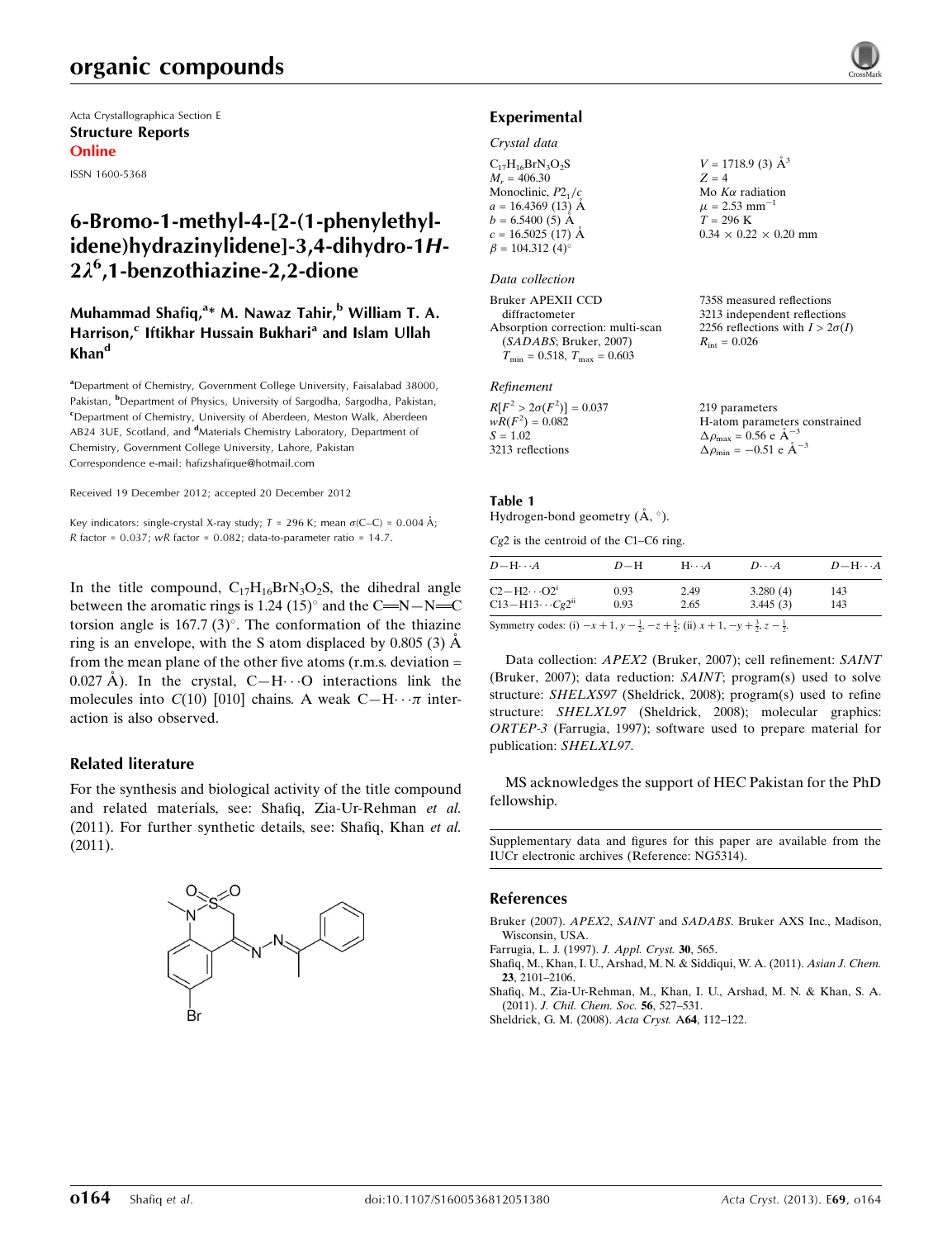# **supporting information**

*Acta Cryst.* (2013). E**69**, o164 [doi:10.1107/S1600536812051380]

# **6-Bromo-1-methyl-4-[2-(1-phenylethylidene)hydrazinylidene]-3,4-dihydro-1***H***-2***λ***<sup>6</sup> ,1-benzothiazine-2,2-dione**

# **Muhammad Shafiq, M. Nawaz Tahir, William T. A. Harrison, Iftikhar Hussain Bukhari and Islam Ullah Khan**

## **S1. Comment**

As part of our ongoing studies of benzothiazine derivatives (Shafiq, Zia-Ur-Rehman *et al.*, 2011), we now describe the synthesis and structure of the title compound, (I).

The dihedral angle between the C1–C6 and C10–C15 aromatic rings is 1.24 (15)° and the C7=N1—N2=C9 torsion angle is 167.7 (3)°. The conformation of the C9/C10/C15/C17/N3/S1 thiazine ring is an envelope, with the S atom displaced by -0.805 (3) Å from the mean plane of the other five atoms (r.m.s. deviation = 0.027 Å). Atom C16 is displaced from the mean plane by  $0.081$  (6) Å

In the crystal, C—H···O interactions (Table 1) link the molecules into  $C(10)$  chains propagating in [010]. A weak C—  $H \cdot \cdot \pi$  interaction is also observed.

### **S2. Experimental**

In the synthesis of title compound, 4-hydrazinylidene 6-bromo-1-methyl-3H-2?6,1-benzothiazine-2,2-dione (Shafiq, Khan *et al.*, 2011) was subjected to react with acetophenone according to literature procedure (Shafiq, Zia-Ur-Rehman *et al.*, 2011). The product obtained was then recrystallized in ethyl acetate under slow evaporation to obtain single crystals suitable for X-ray diffraction.

### **S3. Refinement**

The H atoms were placed in calculated positions (C—H =  $0.93-0.97$  Å) and refined as riding. The methyl group was allowed to rotate, but not to tip, to best fit the electron density. The constraint  $U_{iso}(H) = 1.2U_{eq}(C)$  or  $1.5U_{eq}(methyl C)$ was applied.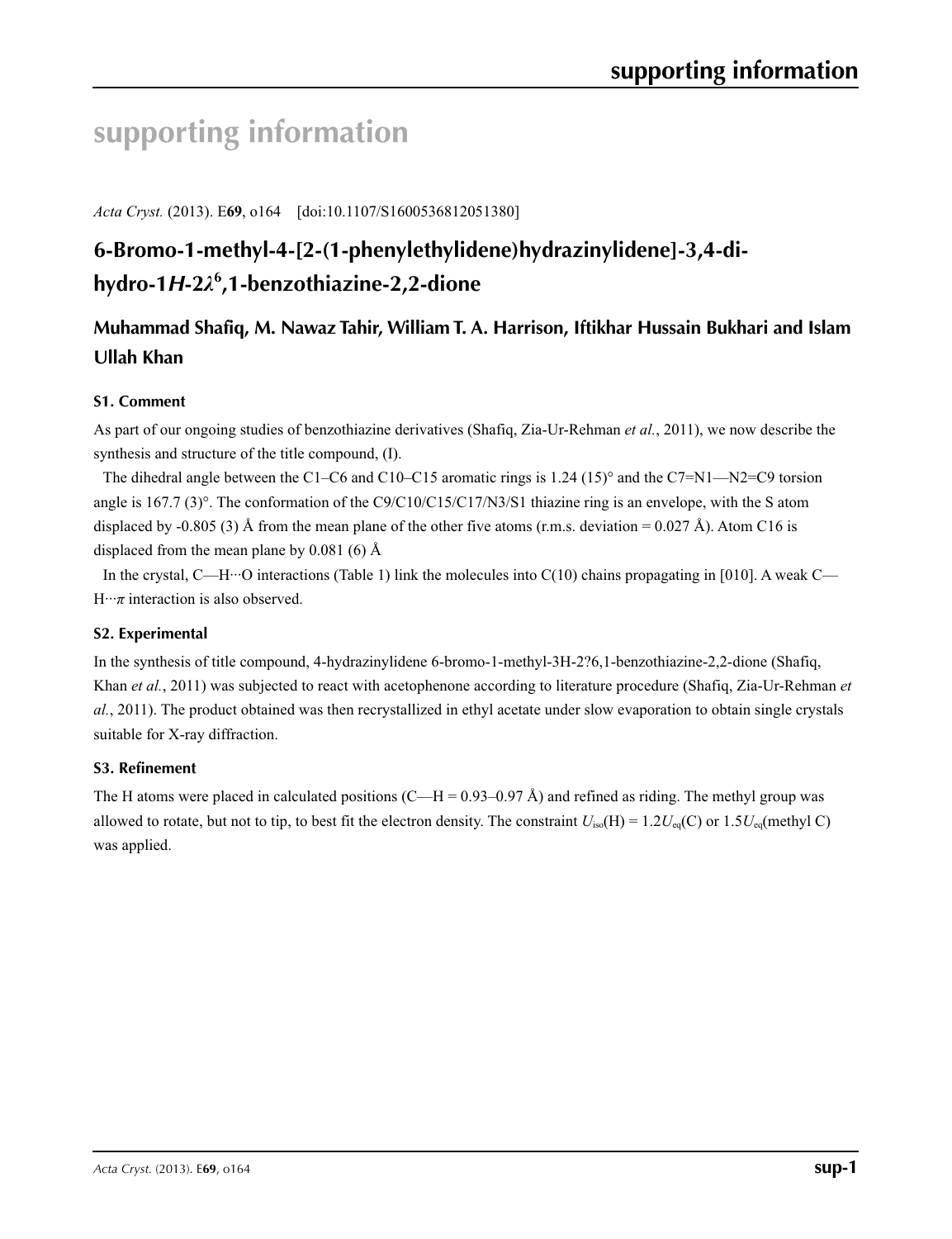

### **Figure 1**

The molecular structure of (I), showing displacement ellipsoids at the 50% probability level.

### **6-Bromo-1-methyl-4-[2-(1-phenylethylidene)hydrazinylidene]- 3,4-dihydro-1***H***-2***λ***<sup>6</sup> ,1-benzothiazine-2,2-dione**

 $R_{\text{int}} = 0.026$ 

*h* = −20→17  $k = -8 \rightarrow 6$ *l* = −19→20

 $\theta_{\text{max}} = 26.0^{\circ}, \theta_{\text{min}} = 1.3^{\circ}$ 

| Crystal data                             |                                        |
|------------------------------------------|----------------------------------------|
| $C_{17}H_{16}BrN_3O_2S$                  | $F(000) = 824$                         |
| $M_r = 406.30$                           | $D_x = 1.570$ Mg m <sup>-3</sup>       |
| Monoclinic, $P2_1/c$                     | Mo Ka radiation, $\lambda = 0.71073$ Å |
| Hall symbol: -P 2ybc                     | Cell parameters from 305 reflections   |
| $a = 16.4369(13)$ Å                      | $\theta$ = 3.2–23.6°                   |
| $b = 6.5400(5)$ Å                        | $\mu$ = 2.53 mm <sup>-1</sup>          |
| $c = 16.5025(17)$ Å                      | $T = 296 \text{ K}$                    |
| $\beta$ = 104.312 (4) <sup>o</sup>       | Block, yellow                          |
| $V = 1718.9$ (3) Å <sup>3</sup>          | $0.34 \times 0.22 \times 0.20$ mm      |
| $Z = 4$                                  |                                        |
| Data collection                          |                                        |
| Bruker APEXII CCD                        | 7358 measured reflections              |
| diffractometer                           | 3213 independent reflections           |
| Radiation source: fine-focus sealed tube | 2256 reflections with $I > 2\sigma(I)$ |

Graphite monochromator

Absorption correction: multi-scan (*SADABS*; Bruker, 2007)  $T_{\text{min}} = 0.518$ ,  $T_{\text{max}} = 0.603$ 

*ω* scans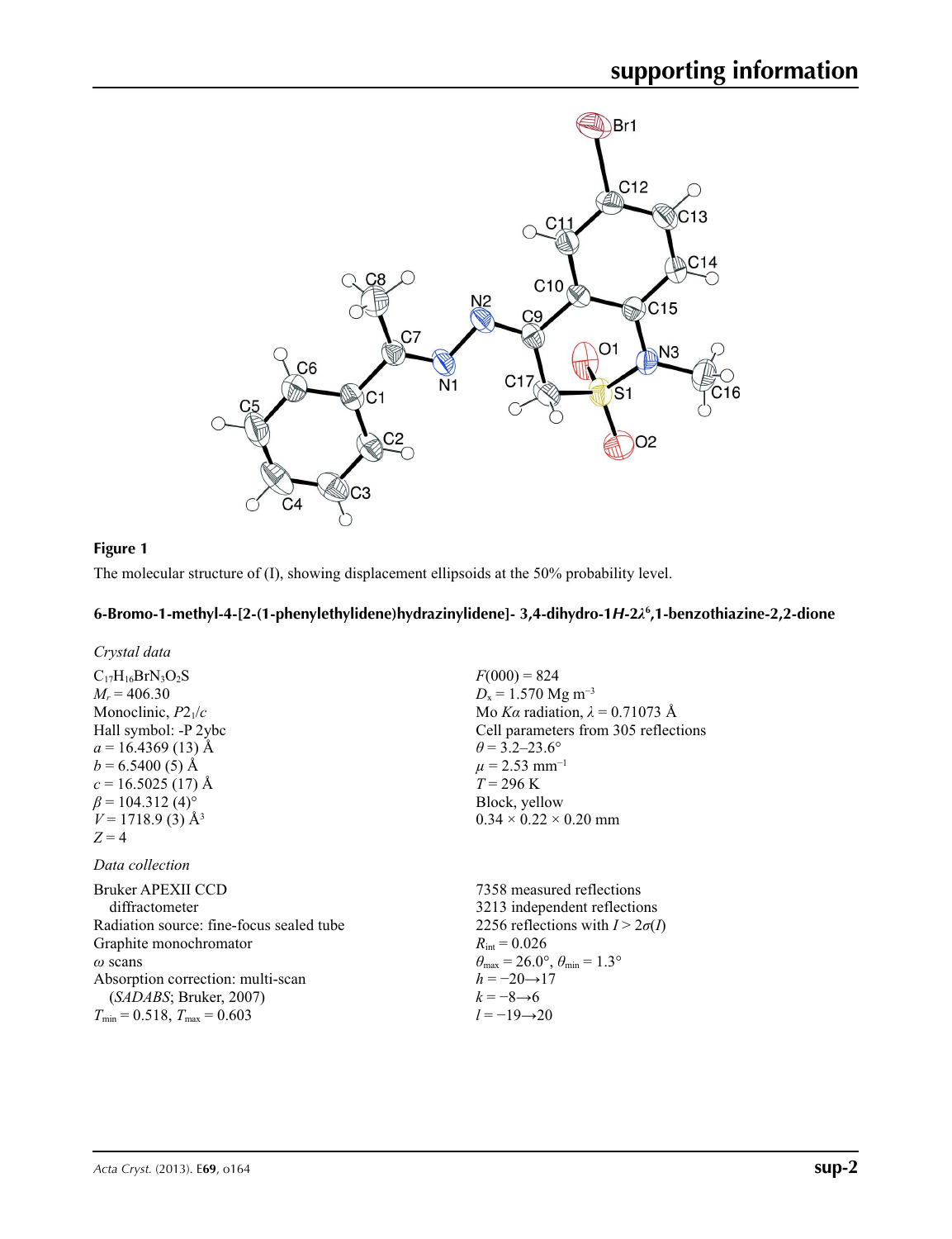*Refinement*

| Refinement on $F^2$                             | Secondary atom site location: difference Fourier  |
|-------------------------------------------------|---------------------------------------------------|
| Least-squares matrix: full                      | map                                               |
| $R[F^2 > 2\sigma(F^2)] = 0.037$                 | Hydrogen site location: inferred from             |
| $wR(F^2) = 0.082$                               | neighbouring sites                                |
| $S = 1.02$                                      | H-atom parameters constrained                     |
| 3213 reflections                                | $w = 1/[\sigma^2(F_0^2) + (0.0286P)^2 + 0.9478P]$ |
| 219 parameters                                  | where $P = (F_o^2 + 2F_c^2)/3$                    |
| 0 restraints                                    | $(\Delta/\sigma)_{\text{max}} = 0.001$            |
| Primary atom site location: structure-invariant | $\Delta\rho_{\text{max}} = 0.56 \text{ e A}^{-3}$ |
| direct methods                                  | $\Delta \rho_{\rm min} = -0.51$ e Å <sup>-3</sup> |
|                                                 |                                                   |

### *Special details*

**Geometry**. All e.s.d.'s (except the e.s.d. in the dihedral angle between two l.s. planes) are estimated using the full covariance matrix. The cell e.s.d.'s are taken into account individually in the estimation of e.s.d.'s in distances, angles and torsion angles; correlations between e.s.d.'s in cell parameters are only used when they are defined by crystal symmetry. An approximate (isotropic) treatment of cell e.s.d.'s is used for estimating e.s.d.'s involving l.s. planes.

**Refinement**. Refinement of  $F^2$  against ALL reflections. The weighted R-factor wR and goodness of fit *S* are based on  $F^2$ , conventional *R*-factors *R* are based on *F*, with *F* set to zero for negative  $F^2$ . The threshold expression of  $F^2 > \sigma(F^2)$  is used only for calculating *R*-factors(gt) *etc*. and is not relevant to the choice of reflections for refinement. *R*-factors based on *F*<sup>2</sup> are statistically about twice as large as those based on *F*, and *R*- factors based on ALL data will be even larger.

*Fractional atomic coordinates and isotropic or equivalent isotropic displacement parameters (Å<sup>2</sup>)* 

|                  | $\boldsymbol{x}$ | у            | $\boldsymbol{z}$ | $U_{\rm iso}$ */ $U_{\rm eq}$ |
|------------------|------------------|--------------|------------------|-------------------------------|
| Br1              | 0.04673(2)       | 1.15885(6)   | $-0.08154(2)$    | 0.06740(16)                   |
| S <sub>1</sub>   | 0.43842(5)       | 0.75192(12)  | 0.12674(5)       | 0.0441(2)                     |
| O <sub>1</sub>   | 0.42875(15)      | 0.6385(3)    | 0.05136(16)      | 0.0603(6)                     |
| O2               | 0.51929(13)      | 0.7562(4)    | 0.18377(16)      | 0.0698(7)                     |
| N1               | 0.23859(15)      | 0.4159(4)    | 0.17978(15)      | 0.0421(6)                     |
| N2               | 0.21392(15)      | 0.5841(4)    | 0.12622(15)      | 0.0421(6)                     |
| N <sub>3</sub>   | 0.40793(14)      | 0.9893(3)    | 0.10698(16)      | 0.0424(6)                     |
| C <sub>1</sub>   | 0.20276(18)      | 0.1325(4)    | 0.25032(17)      | 0.0363(7)                     |
| C <sub>2</sub>   | 0.28613(19)      | 0.1040(5)    | 0.29276(19)      | 0.0460(8)                     |
| H2               | 0.3263           | 0.1985       | 0.2861           | $0.055*$                      |
| C <sub>3</sub>   | 0.3104(2)        | $-0.0622(5)$ | 0.3447(2)        | 0.0553(9)                     |
| H <sub>3</sub>   | 0.3663           | $-0.0774$    | 0.3735           | $0.066*$                      |
| C4               | 0.2522(3)        | $-0.2049(5)$ | 0.3539(2)        | 0.0603(10)                    |
| H4               | 0.2690           | $-0.3185$    | 0.3878           | $0.072*$                      |
| C <sub>5</sub>   | 0.1696(3)        | $-0.1800(5)$ | 0.3132(2)        | 0.0636(10)                    |
| H <sub>5</sub>   | 0.1301           | $-0.2761$    | 0.3201           | $0.076*$                      |
| C <sub>6</sub>   | 0.1443(2)        | $-0.0116(5)$ | 0.2617(2)        | 0.0515(9)                     |
| H <sub>6</sub>   | 0.0880           | 0.0047       | 0.2345           | $0.062*$                      |
| C7               | 0.17779(18)      | 0.3127(4)    | 0.19519(18)      | 0.0373(7)                     |
| C8               | 0.08710(19)      | 0.3642(5)    | 0.1633(2)        | 0.0640(10)                    |
| H <sub>8</sub> A | 0.0817           | 0.4895       | 0.1321           | $0.096*$                      |
| H8B              | 0.0620           | 0.3802       | 0.2096           | $0.096*$                      |
| H8C              | 0.0593           | 0.2561       | 0.1277           | $0.096*$                      |
| C9               | 0.27553(17)      | 0.7046(4)    | 0.12489(17)      | 0.0345(7)                     |
| C10              | 0.25885(17)      | 0.8882(4)    | 0.07144(16)      | 0.0325(7)                     |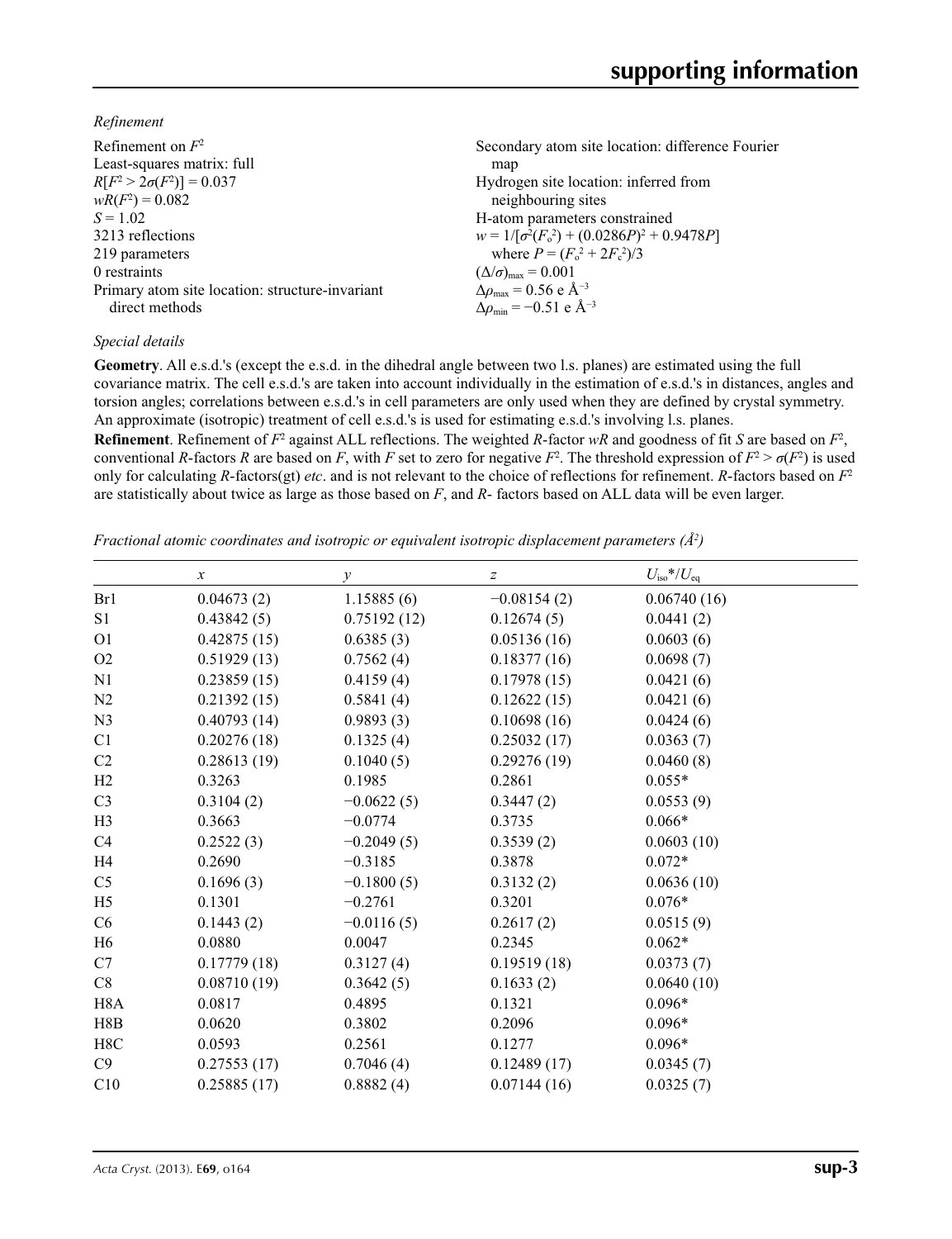| C11             | 0.17668(17) | 0.9302(4) | 0.02748(17)    | 0.0386(7)  |
|-----------------|-------------|-----------|----------------|------------|
| H11             | 0.1338      | 0.8406    | 0.0310         | $0.046*$   |
| C12             | 0.15853(17) | 1.1031(5) | $-0.02113(18)$ | 0.0396(7)  |
| C13             | 0.22109(19) | 1.2375(5) | $-0.02726(18)$ | 0.0429(7)  |
| H <sub>13</sub> | 0.2082      | 1.3552    | $-0.0595$      | $0.051*$   |
| C14             | 0.30252(19) | 1.1972(4) | 0.01430(19)    | 0.0426(7)  |
| H <sub>14</sub> | 0.3448      | 1.2874    | 0.0093         | $0.051*$   |
| C15             | 0.32298(17) | 1.0237(4) | 0.06383(17)    | 0.0338(7)  |
| C16             | 0.4731(2)   | 1.1389(5) | 0.1033(3)      | 0.0671(11) |
| H16A            | 0.4745      | 1.1602    | 0.0460         | $0.101*$   |
| H16B            | 0.5267      | 1.0888    | 0.1343         | $0.101*$   |
| H16C            | 0.4610      | 1.2659    | 0.1270         | $0.101*$   |
| C17             | 0.36293(17) | 0.6705(5) | 0.17760(19)    | 0.0445(8)  |
| H17A            | 0.3709      | 0.5261    | 0.1906         | $0.053*$   |
| H17B            | 0.3702      | 0.7444    | 0.2299         | $0.053*$   |
|                 |             |           |                |            |

*Atomic displacement parameters (Å2 )*

|                | $U^{11}$   | $L^{22}$   | $\mathcal{L}^{\beta 3}$ | $U^{12}$      | $U^{13}$    | $L^{23}$      |
|----------------|------------|------------|-------------------------|---------------|-------------|---------------|
| Br1            | 0.0446(2)  | 0.0784(3)  | 0.0729(3)               | 0.01094(18)   | 0.00247(17) | 0.0328(2)     |
| S1             | 0.0363(4)  | 0.0360(5)  | 0.0626(5)               | 0.0044(3)     | 0.0170(4)   | 0.0088(4)     |
| O <sub>1</sub> | 0.0730(16) | 0.0413(15) | 0.0809(17)              | 0.0003(11)    | 0.0461(13)  | $-0.0069(12)$ |
| O <sub>2</sub> | 0.0325(13) | 0.0724(18) | 0.0970(19)              | 0.0044(11)    | 0.0016(13)  | 0.0260(15)    |
| N1             | 0.0462(15) | 0.0345(15) | 0.0462(15)              | 0.0026(12)    | 0.0127(12)  | 0.0127(12)    |
| N2             | 0.0451(15) | 0.0345(15) | 0.0457(15)              | 0.0039(12)    | 0.0091(12)  | 0.0148(12)    |
| N <sub>3</sub> | 0.0374(14) | 0.0298(15) | 0.0572(16)              | $-0.0033(11)$ | 0.0062(12)  | 0.0031(12)    |
| C1             | 0.0480(19) | 0.0295(18) | 0.0336(16)              | $-0.0005(13)$ | 0.0145(14)  | $-0.0012(12)$ |
| C <sub>2</sub> | 0.049(2)   | 0.041(2)   | 0.052(2)                | 0.0096(15)    | 0.0204(16)  | 0.0132(15)    |
| C <sub>3</sub> | 0.057(2)   | 0.059(2)   | 0.053(2)                | 0.0190(18)    | 0.0203(18)  | 0.0145(18)    |
| C <sub>4</sub> | 0.102(3)   | 0.037(2)   | 0.049(2)                | 0.017(2)      | 0.030(2)    | 0.0117(16)    |
| C <sub>5</sub> | 0.097(3)   | 0.042(2)   | 0.053(2)                | $-0.021(2)$   | 0.021(2)    | 0.0062(17)    |
| C6             | 0.056(2)   | 0.047(2)   | 0.046(2)                | $-0.0148(16)$ | 0.0038(16)  | 0.0029(16)    |
| C7             | 0.0430(18) | 0.0295(17) | 0.0390(17)              | 0.0006(13)    | 0.0094(14)  | 0.0023(13)    |
| C8             | 0.043(2)   | 0.058(2)   | 0.087(3)                | $-0.0007(16)$ | 0.0081(19)  | 0.025(2)      |
| C9             | 0.0372(17) | 0.0308(18) | 0.0380(16)              | 0.0051(13)    | 0.0142(13)  | 0.0034(12)    |
| C10            | 0.0373(17) | 0.0290(17) | 0.0315(15)              | 0.0044(12)    | 0.0092(13)  | 0.0028(12)    |
| C11            | 0.0382(17) | 0.0370(18) | 0.0421(17)              | 0.0001(13)    | 0.0126(14)  | 0.0072(14)    |
| C12            | 0.0361(17) | 0.043(2)   | 0.0384(17)              | 0.0062(14)    | 0.0071(13)  | 0.0057(14)    |
| C13            | 0.053(2)   | 0.0322(18) | 0.0419(18)              | 0.0047(15)    | 0.0085(15)  | 0.0085(14)    |
| C14            | 0.0467(19) | 0.0301(18) | 0.0496(19)              | $-0.0046(13)$ | 0.0091(15)  | 0.0069(14)    |
| C15            | 0.0379(17) | 0.0296(17) | 0.0335(16)              | 0.0004(12)    | 0.0080(13)  | $-0.0032(12)$ |
| C16            | 0.051(2)   | 0.042(2)   | 0.099(3)                | $-0.0104(16)$ | 0.001(2)    | 0.0071(19)    |
| C17            | 0.0399(18) | 0.048(2)   | 0.0470(19)              | 0.0082(14)    | 0.0144(15)  | 0.0176(15)    |

*Geometric parameters (Å, º)*

| $Br1-C12$ | 1.897(3) | С6—Н6   | 0.9300   |
|-----------|----------|---------|----------|
| $S1 - 01$ | 1.423(2) | $C7-C8$ | 1.491(4) |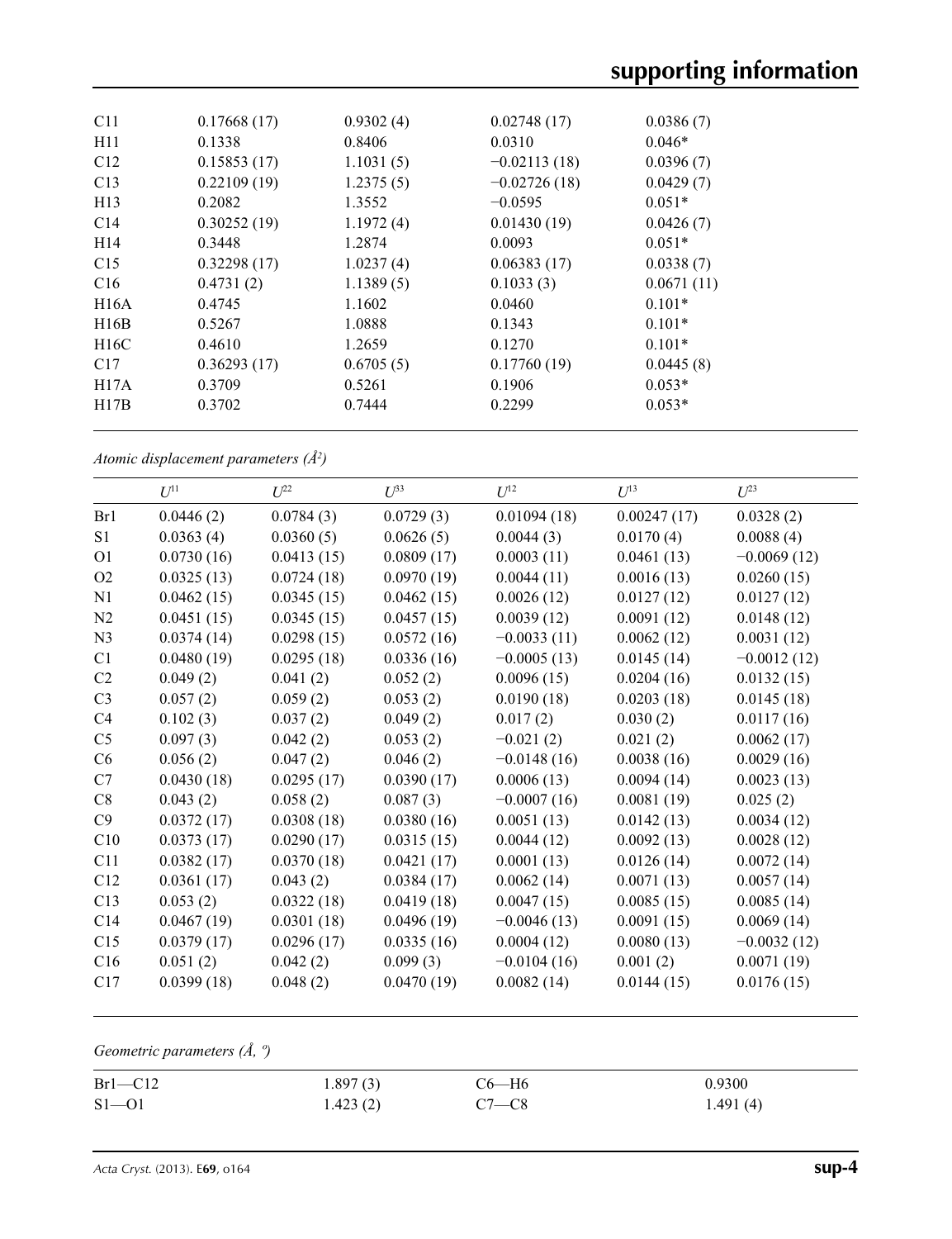| $S1 - 02$        | 1.427(2)   | $C8 - H8A$            | 0.9600   |
|------------------|------------|-----------------------|----------|
| $S1 - N3$        | 1.639(2)   | $C8 - H8B$            | 0.9600   |
| $S1 - C17$       | 1.744(3)   | $C8 - H8C$            | 0.9600   |
| $N1 - C7$        | 1.282(4)   | $C9 - C10$            | 1.475(4) |
| $N1 - N2$        | 1.407(3)   | $C9 - C17$            | 1.501(4) |
| $N2-C9$          | 1.288(3)   | $C10 - C11$           | 1.393(4) |
| $N3 - C15$       | 1.420(3)   | $C10 - C15$           | 1.407(4) |
| $N3 - C16$       | 1.464(4)   | $C11 - C12$           | 1.376(4) |
| $C1-C2$          | 1.389(4)   | $C11 - H11$           | 0.9300   |
| $C1-C6$          | 1.391(4)   | $C12 - C13$           | 1.375(4) |
| $C1-C7$          | 1.484(4)   | $C13-C14$             | 1.370(4) |
| $C2-C3$          | 1.381(4)   | $C13 - H13$           | 0.9300   |
|                  |            |                       |          |
| $C2-H2$          | 0.9300     | $C14 - C15$           | 1.390(4) |
| $C3-C4$          | 1.371(5)   | $C14 - H14$           | 0.9300   |
| $C3-H3$          | 0.9300     | $C16 - H16A$          | 0.9600   |
| $C4 - C5$        | 1.369(5)   | $C16 - H16B$          | 0.9600   |
| $C4 - H4$        | 0.9300     | C16-H16C              | 0.9600   |
| $C5-C6$          | 1.391(5)   | $C17 - H17A$          | 0.9700   |
| $C5 - H5$        | 0.9300     | $C17 - H17B$          | 0.9700   |
|                  |            |                       |          |
| $O1 - S1 - O2$   | 118.12(15) | H8A-C8-H8C            | 109.5    |
| $O1 - S1 - N3$   | 110.94(14) | Н8В-С8-Н8С            | 109.5    |
| $O2 - S1 - N3$   | 107.57(13) | $N2 - C9 - C10$       | 118.5(3) |
| $O1 - S1 - C17$  | 108.81(15) | $N2 - C9 - C17$       | 122.9(3) |
| $O2 - S1 - C17$  | 110.25(15) | $C10-C9-C17$          | 118.5(2) |
| $N3 - S1 - C17$  | 99.55(13)  | $C11 - C10 - C15$     | 118.7(2) |
| $C7 - N1 - N2$   | 114.7(2)   | $C11 - C10 - C9$      | 119.0(2) |
| $C9 - N2 - N1$   | 112.6(2)   | $C15-C10-C9$          | 122.3(2) |
| $C15 - N3 - C16$ | 120.8(2)   | $C12 - C11 - C10$     | 120.5(3) |
| $C15 - N3 - S1$  | 117.68(18) | $C12 - C11 - H11$     | 119.7    |
| $C16 - N3 - S1$  | 116.8(2)   | $C10-C11-H11$         | 119.7    |
|                  |            |                       |          |
| $C2-C1-C6$       | 118.0(3)   | $C13 - C12 - C11$     | 120.7(3) |
| $C2-C1-C7$       | 120.3(3)   | $C13 - C12 - Br1$     | 118.9(2) |
| $C6-C1-C7$       | 121.7(3)   | $C11 - C12 - Br1$     | 120.4(2) |
| $C3-C2-C1$       | 121.1(3)   | $C14 - C13 - C12$     | 119.7(3) |
| $C3-C2-H2$       | 119.5      | $C14 - C13 - H13$     | 120.1    |
| $C1-C2-H2$       | 119.5      | $C12 - C13 - H13$     | 120.1    |
| $C4-C3-C2$       | 120.2(3)   | $C13 - C14 - C15$     | 121.0(3) |
| $C4-C3-H3$       | 119.9      | $C13-C14-H14$         | 119.5    |
| $C2-C3-H3$       | 119.9      | $C15-C14-H14$         | 119.5    |
| $C5-C4-C3$       | 120.0(3)   | $C14-C15-C10$         | 119.3(3) |
| $C5-C4-H4$       | 120.0      | $C14 - C15 - N3$      | 119.3(2) |
| $C3-C4-H4$       | 120.0      | $C10 - C15 - N3$      | 121.4(2) |
| $C4-C5-C6$       | 120.3(3)   | $N3$ – $C16$ – $H16A$ | 109.5    |
| $C4-C5-H5$       | 119.9      | $N3 - C16 - H16B$     | 109.5    |
| $C6-C5-H5$       | 119.9      | H16A-C16-H16B         | 109.5    |
| $C5-C6-C1$       | 120.5(3)   | N3-C16-H16C           | 109.5    |
| $C5-C6-H6$       | 119.8      | H16A-C16-H16C         | 109.5    |
|                  |            |                       |          |